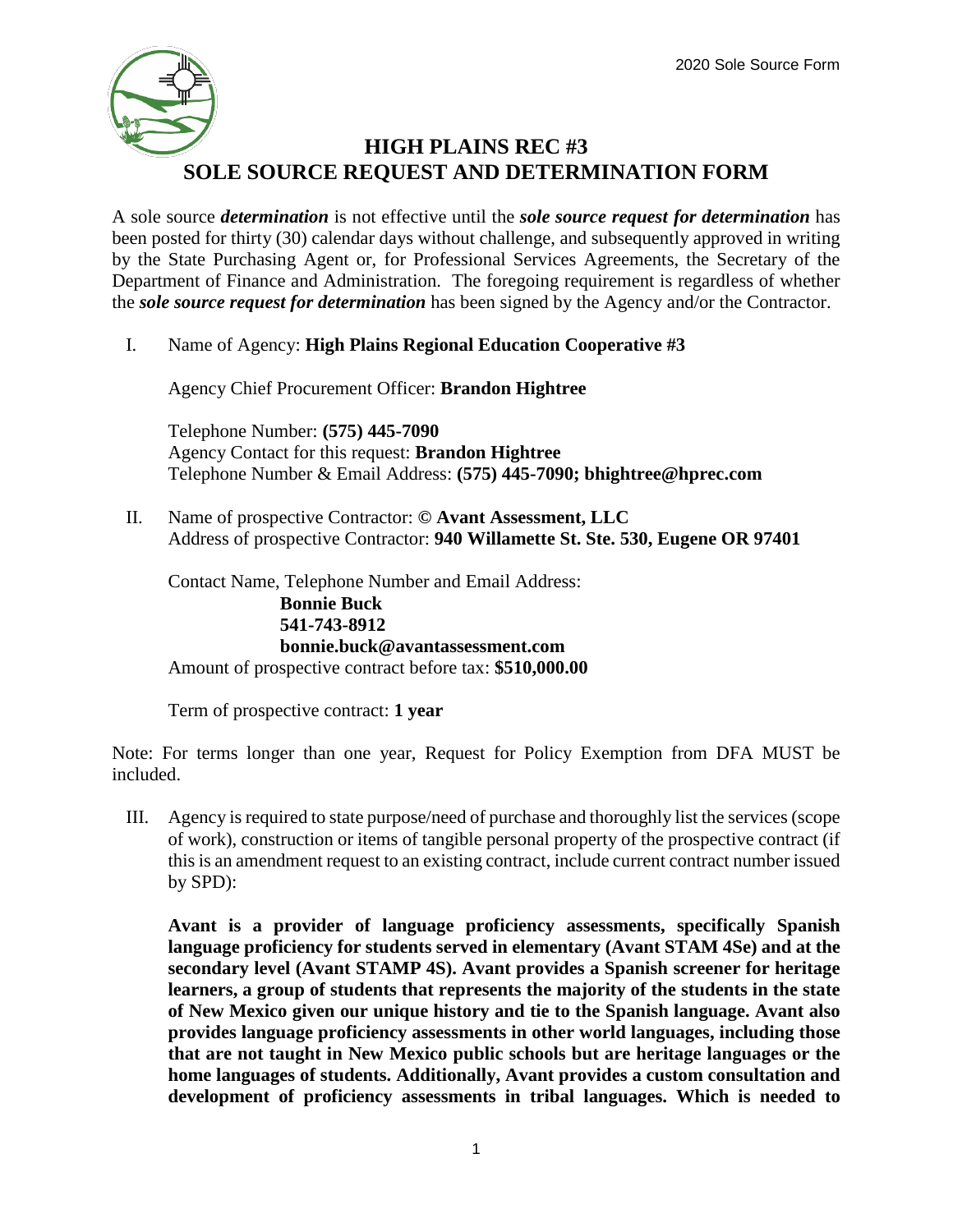#### **monitor the proficiency in tribal languages in New Mexico Native American tribes and in each of their students' future in their home or heritage language.**

IV. Provide a detailed explanation of the criteria developed and specified by the agency as necessary to perform and/or fulfill the contract and upon which the state agency reviewed available sources. (Do not use "technical jargon;" use plain English. Do not tailor the criteria simply to exclude other contractors if it is not rationally related to the purpose of the contract.)

**The State of New Mexico has Bilingual Multicultural Education Programs (BMEP) in districts and charter schools that are funded through the Bilingual Multicultural Education Act. The programs have an assessment requirement for the home or heritage language, please see below.** 

## **6.32.2.14 PROGRAM ELEMENT - ASSESSMENT:**

**A. Trained personnel shall administer state-approved language proficiency assessments in English and the home or heritage language annually until proficiency in each language is achieved; public schools providing a Native American language revitalization program, or other approved Native American bilingual multicultural education model, shall obtain approval for language proficiency assessments from tribal councils or from other appropriate tribal entities with authority to make educational decisions on behalf of Native American children; for Native American languages that are oral only, the literacy component shall be measured only in the skill areas or domains of listening, speaking, and comprehension.**

**B. Public school districts shall comply with federal assessment requirements.**

**C. Students enrolled in this program shall participate in the New Mexico standards-based assessment (NMSBA) program.**

**D. In those grades that students do not participate in the New Mexico standards-based assessment program, the public school district shall develop and implement an assessment and evaluation program.**

**[6.32.2.14 NMAC - Rp, 6.32.2.14 NMAC, 7/1/2018]**

**District and charter schools have traditionally used several Spanish Language proficiency assessment options for use in Bilingual Multicultural Education Programs. One of the goals of the Bilingual Multicultural Education Act (NMAC 6.32.2.14) is to include current analysis of language assessment results demonstrating that students are making measurably significant growth toward meeting language proficiency. The PED will acquire on Spanish Language Proficiency assessment to support districts and support with its administration as well as set language growth targets to support with this requirement.** 

V. Provide a detailed, sufficient explanation of the reasons, qualifications, proprietary rights or unique capabilities of the prospective contractor that makes the prospective contractor *the one source* capable of providing the required professional service, service, construction or item(s) of tangible personal property. (Please do not state the source is the "best" source or the "least costly" source. Those factors do not justify a "sole source.")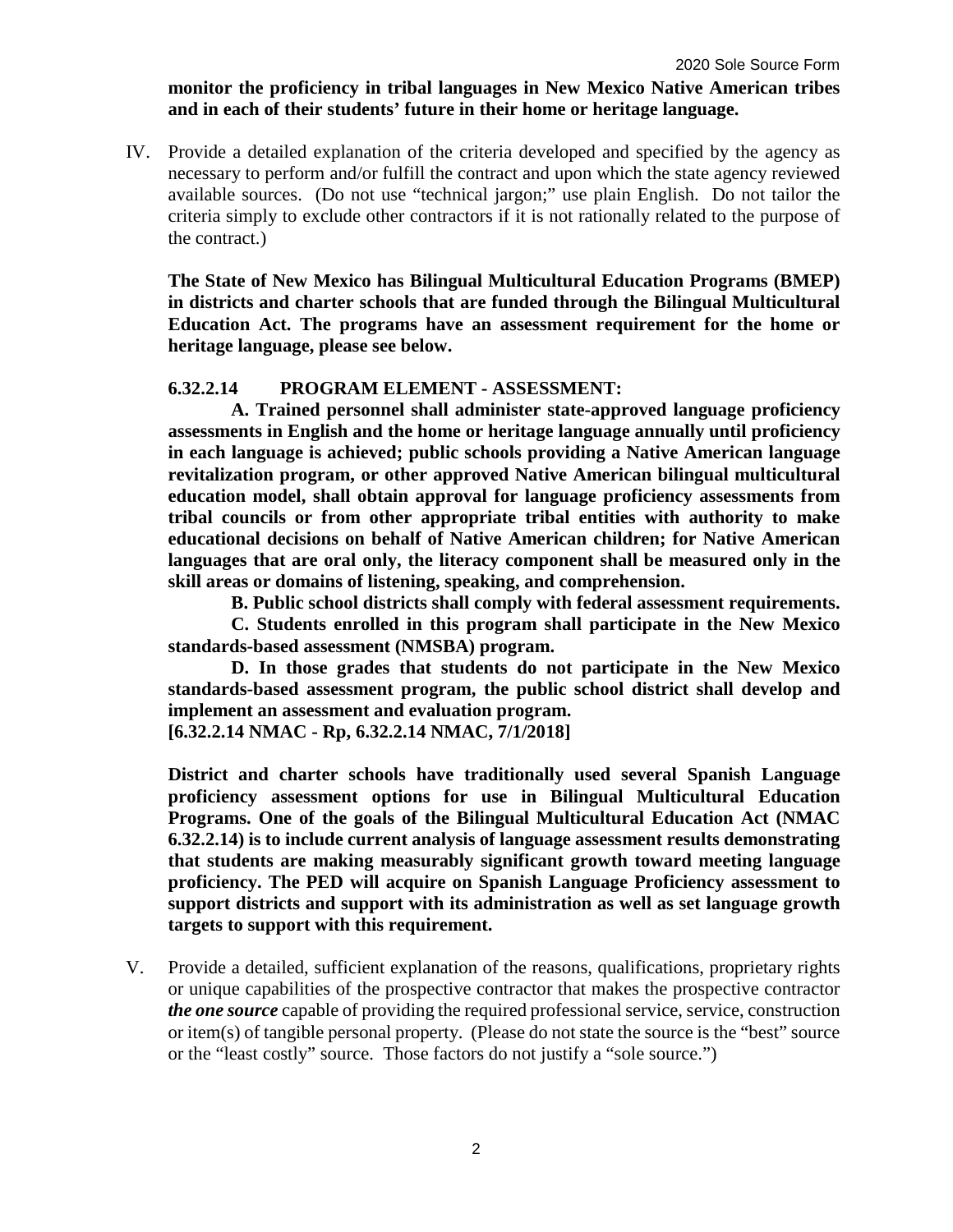**Avant assessments accurately measures language proficiency based on the American Council on the Teaching of Foreign Languages (ACTFL) standards. The ACTFL standards are national standards for language proficiency that are for K-12 and were recently adopted by the State of New Mexico. Avant aligns with other national Spanish language proficiency scales. Avant Scores the test and delivers results electronically within seven business days. This allows the data to be utilized for driving instruction and making program decisions at a faster rate. The time required to administer the four domains of language proficiency is about two hours in a group setting which is significantly less than current assessments. Avant reports, clearly identify the students' proficiency levels across the four domains of language; it provides composite and scaled scores, which allows teachers to make informed decisions about instruction, and highlights focus areas needed within the four domains. These reports provided by Avant also include access to the students' individual responses, which can be included in conversations with students and parents in creating family engagement for their home or heritage language. Avant is an online adaptive test, and the writing and the speaking tasks change annually. The BMEP Assessment taskforce has completed surveys to stakeholders to implement the types of assessments needed for the New Mexico Students and reviewed the elements needed, to go through obtaining the correct assessment aligned with New Mexico Regulations and Standards.**

VI. Provide a detailed, sufficient explanation of how the professional service, service, construction or item(s) of tangible personal property is/are *unique and how this uniqueness is substantially related to the intended purpose of the contract*.

**In addition to Spanish language proficiency assessments, Avant offers a Spanish for Heritage Learners assessment that we can utilize as a screener for newcomers that are dominant in Spanish at the secondary level. Their proficiency in Spanish, particularly literacy would be important information for educators as they support with English language development. In addition, Avant offers STAMP assessments in multiple world languages that can be used, and are already used by districts, to award the State Seal of Bilingualism-Biliteracy (SSBB) on the diploma of excellence. Another very important aspect about Avant is WorldSpeak. The assessment offered in less commonly taught languages and through this program allows us to assess the proficiency of tribal languages within Native American tribes in New Mexico.** 

VII. Explain why other similar professional services, services, construction or item(s) of tangible personal property *cannot* meet the intended purpose of the contract.

**Based on the research provided previously by the BMEP taskforce, 14 questions were sent to relevant assessment companies to present on their assessments. The responding answers are included in the enclosed document, Recommendations – BMEP Assessment Taskforce. The findings show that majority of the assessment companies were not adaptable to many languages we offer here in New Mexico, or the assessments are recurring. The BMEP taskforce has included recommendations for implementation of the Spanish proficiency assessment, recommendations for trainings with the assessments and recommendations beyond the scope of work for the taskforce.**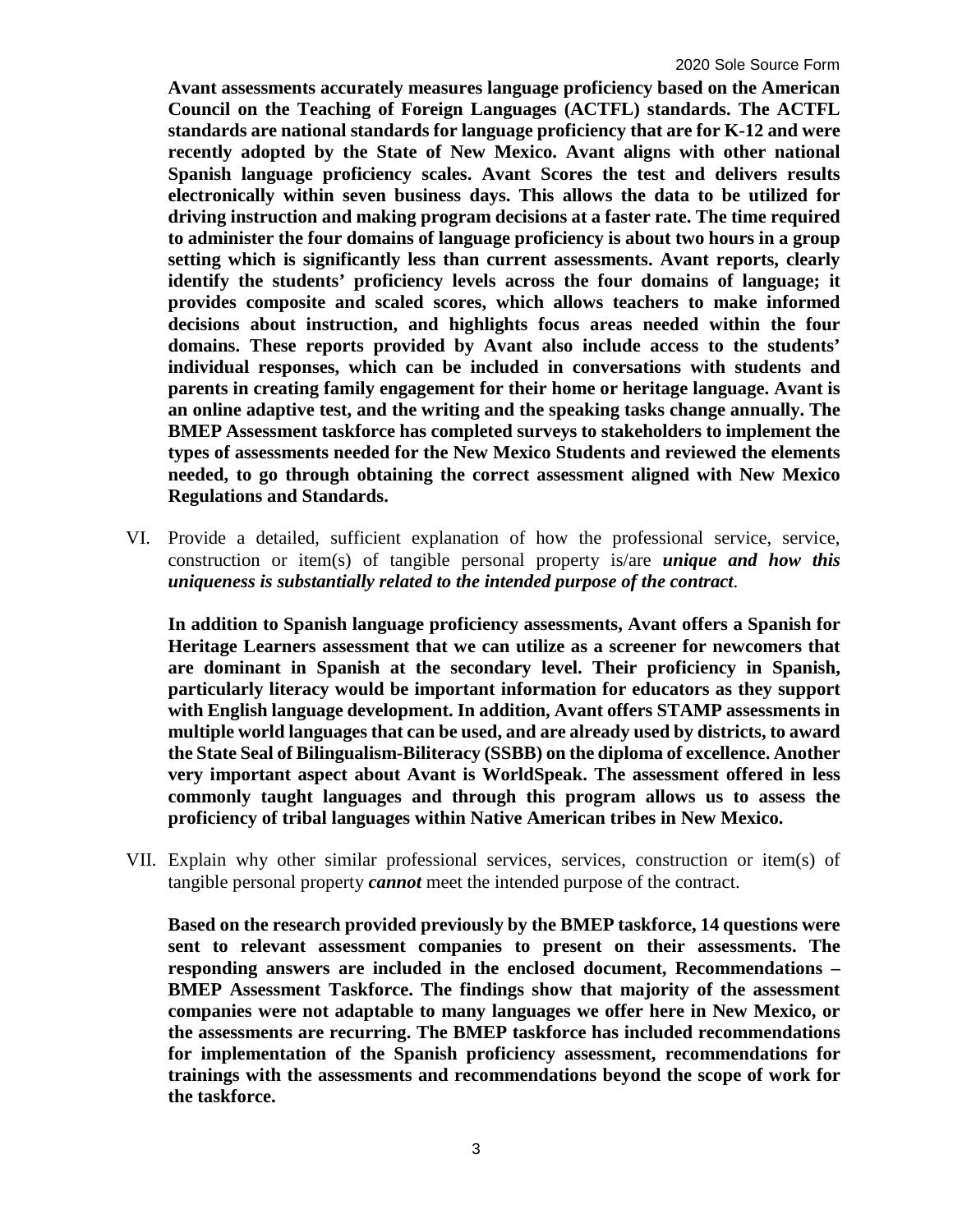VIII. Provide a narrative description of the agency's due diligence in determining the basis for the procurement, including procedures used by the agency to conduct a review of available sources such as researching trade publications, industry newsletters and the internet; contacting similar service providers; and reviewing the State Purchasing Divisions' Statewide Price Agreements. Include a list of businesses contacted (*do not state that no other businesses were contacted*), date of contact, method of contact (telephone, mail, email, other), and documentation demonstrating an explanation of why those businesses could not or would not, under any circumstances, perform the contract; or an explanation of why the agency has determined that no businesses other than the prospective contractor can perform the contract.

**HPREC did an extensive search on the internet, as well as the GSD Price Agreements, and found no contractor that can offer unique expertise and professional experience in public education, Spanish screening for heritage learners, language proficiency consultations and assessments for tribal/heritage languages unique to New Mexico, and providing these proficiency assessments and screenings for elementary and secondary levels.** 

**See accompanying document, Recommendations – BMEP Assessment Taskforce.**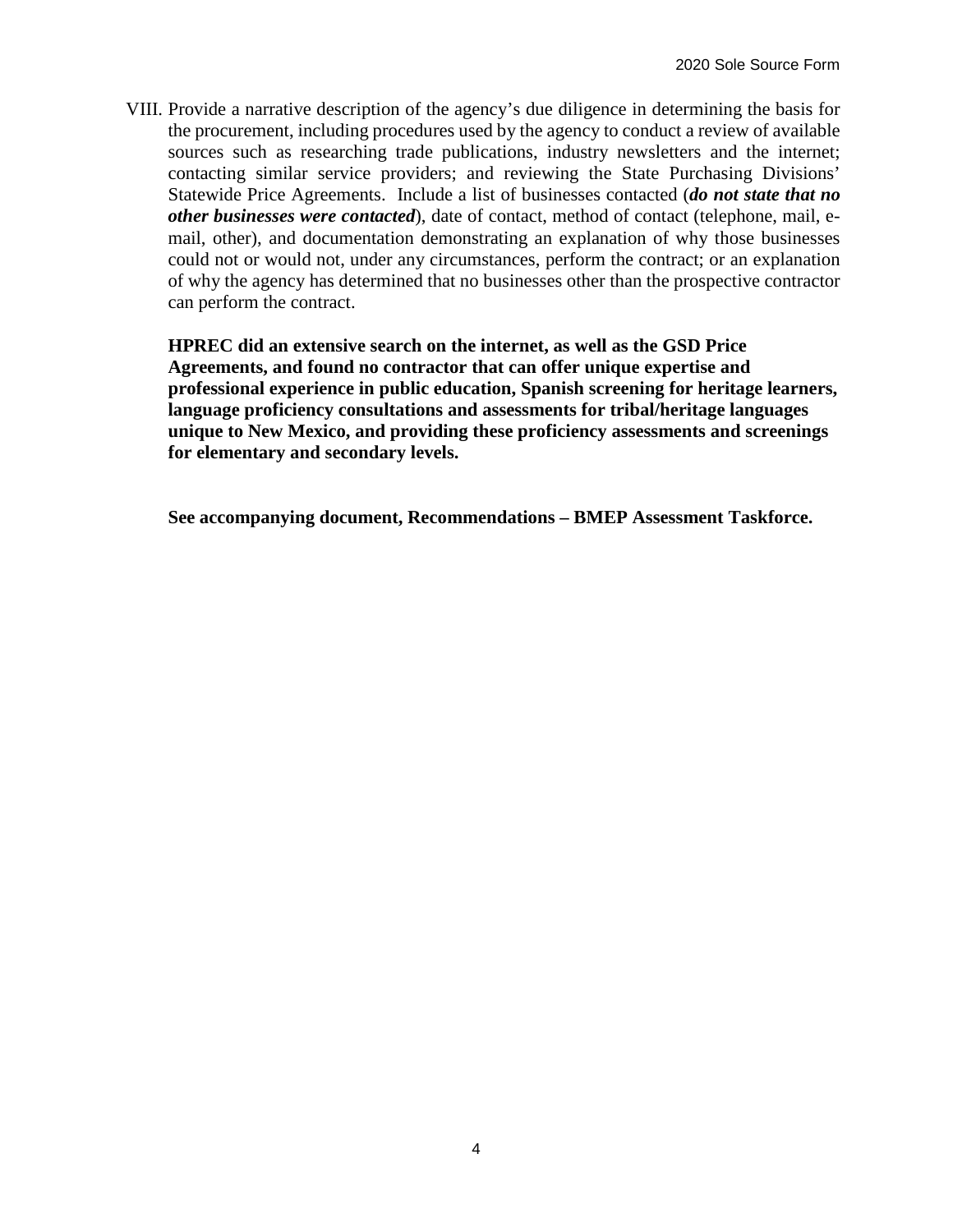#### **BMEP Assessment Taskforce Recommendations**

**Lead**: ACKNOWLEDGEMENTS

Aaron Taylor, Ph.D., Bilingual Coordinator, Rio Rancho Public Schools, Rio Rancho, NM

## **Members**:

Suzanne Jacquez Gorman, Ph.D., NBCT, Santa Fe Public Schools, District EL Coach, Santa Fe, NM

Christian Loredo, Bilingual Teacher, Deming Public Schools, Deming, NM

Rosalba Mendoza, M.A. Ed., Spanish and AP Teacher, Roswell Independent School District Roswell, NM

Sonia Sánchez Cuesta, M.Ed., NBCT, Bilingual Coordinator and Spanish Teacher, Monte del Sol Charter School, Santa Fe, NM

Mercedes Valenzuela, M.A., Bilingual Resource Teacher, Language Cultural and Equity, Albuquerque Public Schools, Albuquerque, NM

Dixie Vejil, MA, Director of Title I, Bilingual, and Testing, Hobbs Municipal Schools, Hobbs, NM

## OVERVIEW AND PURPOSE

The purpose of the Bilingual Multicultural Education Program (BMEP) Assessment Taskforce was to assist the New Mexico (NM) Public Education Department (PED) in the creation of a recommendation package on a Spanish language proficiency assessment necessary to support Spanish language learners within our state's BMEPs. The BMEP Assessment Taskforce members worked in coordination with the state—via direct advisement to the Language and Culture Bureau (LCB)—on the following tasks:

1. research, review and identify assessments for Spanish language proficiency (Speaking, Reading, Writing and Listening) in order to develop a recommendation package on one K-12 assessment that is rigorous and meets the states' guidelines for implementing BMEPs and any applicable Federal Every Student Succeeds Act (ESSA) requirements; and

2. provide actionable recommendations from its research and review process for LCB to inform statewide policy and decision-making on the matter.

## PROCESS AND METHODS

- 1. The taskforce developed fifteen survey questions (**APPENDIX A**). The survey questions were distributed by the NMPED to stakeholders in BMEPs in New Mexico. Survey results were reviewed and analyzed by taskforce (**APPENDIX B**). The survey data was used to generate the rubric for assessment evaluations (**APPENDIX C**).
- 2. The taskforce reviewed state approved language proficiency assessments (Avant STAMP 4Se, Avant STAMP 4S, IDEA Proficiency Test, LAS Links, Woodcock-Muñoz).
- 3. The taskforce identified and researched the following assessments based on survey results and online searches: EMC ELPAC (EMC Language Proficiency Assessments by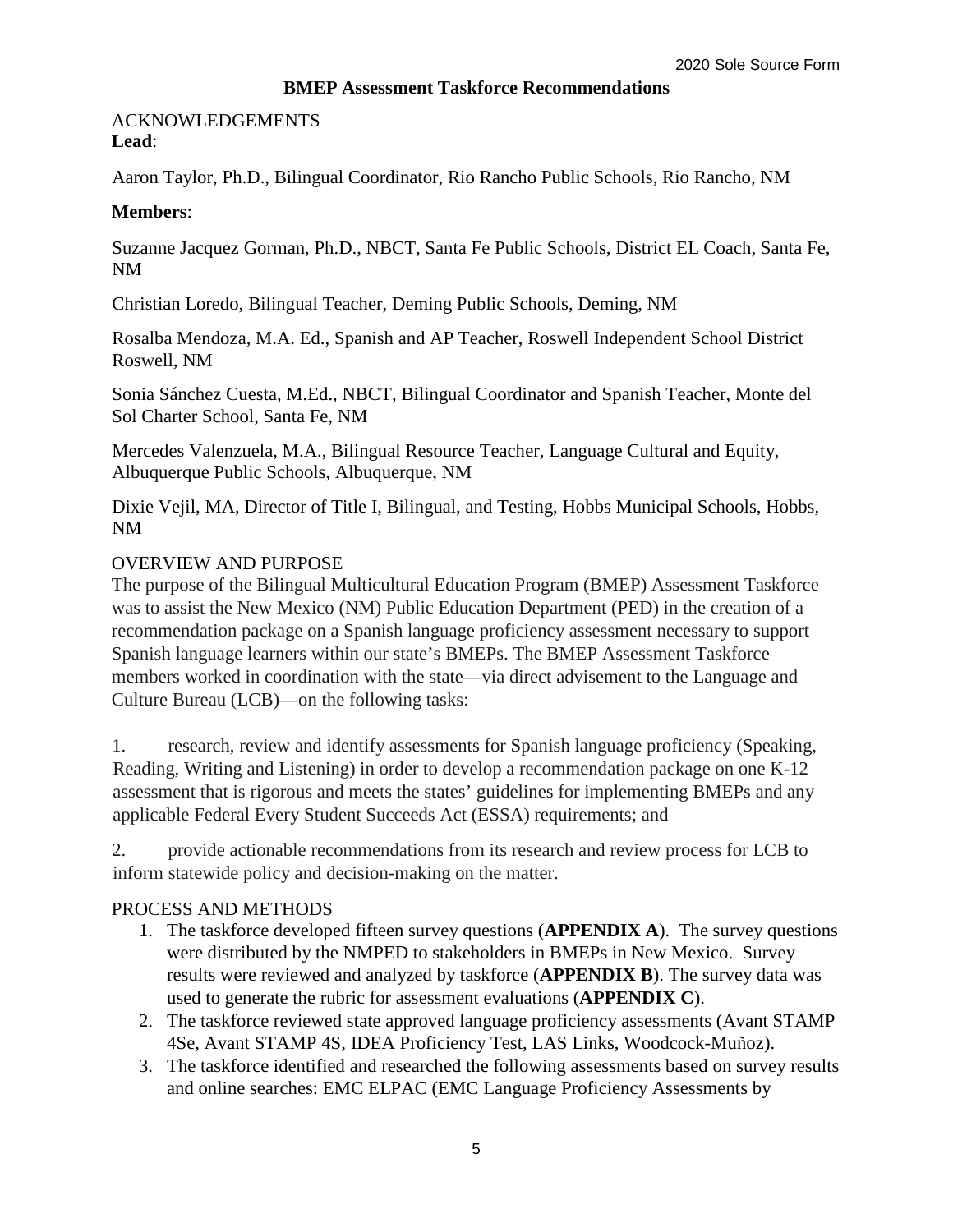CARLA) and AAPPL (ACTFL Assessment of Performance toward Proficiency in Languages).

4. Based on this research, the taskforce contacted relevant assessment companies to present on their assessments. We sent a list of 14 preliminary questions for each vendor and their responses are included in **APPENDICES E AND F**. The following companies presented to the taskforce: LAS Links, AVANT, and ACTFL.

## SURVEY OF STAKEHOLDERS

The taskforce determined that we needed stakeholder input in making crucial decisions on a state level. We developed a survey in order to gather input from colleagues in the field. These stakeholders included current BMEP teachers, principals, coordinators, and program directors. We received over 300 responses. This information was utilized to guide our considerations in reviewing the various Spanish language proficiency assessments (**SEE APPENDIX A**).

### GENERAL CONSIDERATIONS

Assessment in BMEP continues to be a complex issue when trying to value and validate the perspectives of all stakeholders while assuring that the assessment is valid and reliable. Below are some of the main considerations that were considered when making our recommendation:

- 1. Access to data and reports and interpretation for all stakeholders.
- 2. Accommodations for special education students.
- 3. Assessment covers the four language domains and reports proficiency levels of each.
- 4. Assessment is adaptive to student performance on test.
- 5. Assessment is aligned to recognized standards (ACTFL, Spanish Language Development (SLD), Common Core State Standards (CCSS), etc).
- 6. Culturally and linguistically responsiveness.
- 7. Online assessment with paper option for accommodations.
- 8. Efficiency in administration process by using online assessments.
- 9. Cost effective.
- 10. Company support for development, training, and administration.
- 11. How does the assessment inform instruction.

### CURRENT CHALLENGES

Based on the survey results and taskforce discussions, multiple challenges were identified for the proficiency assessment component of BMEPs. A brief list of the current challenges includes:

- 1. The current language proficiency assessments do not accurately measure students' language ability.
- 2. Results of assessments are not received in a timely manner for all stakeholders: students, parents, and teachers.
- 3. Excessive time is spent administering and scoring current assessments.
- 4. There is a lack of clarity in understanding the rationale for current assessments.
- 5. The data derived from current assessments is not useful, well understood, and/or stakeholders are not trained to interpret and utilize reports to drive instruction.
- 6. Test data and scores are often used only for state reporting.
- 7. Confusion exists between assessing content knowledge and language proficiency, along with which standards are being assessed.

### ASSESSMENTS REVIEWED (See APPENDIX D)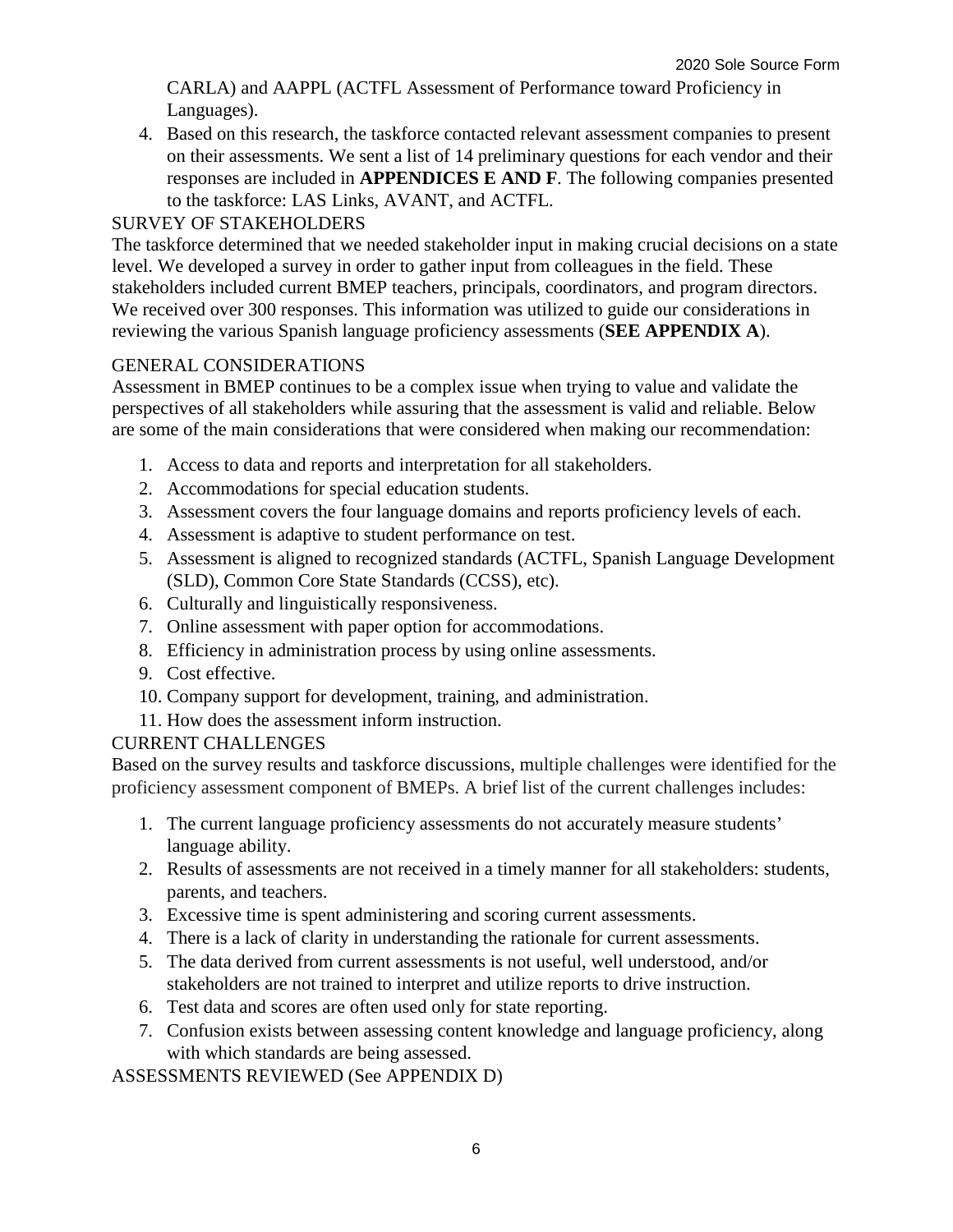| <b>Assessment</b>                                                                                                             | <b>Presentation by</b><br><b>Vendor</b> | <b>Score of</b><br><b>Presentation</b><br><b>Based on Rubric</b> | <b>Rationale of Score</b>                                                                                                                                   |
|-------------------------------------------------------------------------------------------------------------------------------|-----------------------------------------|------------------------------------------------------------------|-------------------------------------------------------------------------------------------------------------------------------------------------------------|
| <b>AAPPL</b>                                                                                                                  | <b>YES</b>                              | 37/56                                                            | Not adaptive test,<br>instructions and reports<br>are not in Spanish.                                                                                       |
| <b>IPT</b> (Idea<br><b>Proficiency</b><br><b>Test)/IDEA</b>                                                                   | N <sub>O</sub>                          | N/A                                                              | <b>Format and questions</b><br>remain the same yearly.                                                                                                      |
| <b>LAS Links</b>                                                                                                              | <b>YES</b>                              | 40/56                                                            | Not adaptive test, does not<br>fit all students' language<br>needs.                                                                                         |
| Woodcock-Muñoz                                                                                                                | N <sub>O</sub>                          | N/A                                                              | Diagnostic test, not<br>proficiency test.                                                                                                                   |
| <b>AVANT Stamp 4S</b><br><b>Standards-based</b><br><b>Measurement of</b><br>Proficiency, (2-6)<br>(STAMP) and 4Se<br>$(7-16)$ | <b>YES</b>                              | 52/56                                                            | <b>Instructions and questions</b><br>currently not in Spanish.<br>The new version will have<br>instructions in both<br>languages, but NOT the<br>questions. |
| <b>EMC-ELPAC</b>                                                                                                              | N <sub>O</sub>                          | N/A                                                              | <b>Based on initial contact via</b><br>email, the taskforce<br>determined that this<br>assessment did not cover a<br>range of proficiency levels.           |

**\*WIDA (World-class Instructional Design and Assessment) K-2 (Prueba Óptima del Desarrollo del Español Realizado) Poder - shelved not available for review and/or consideration at this time** 

### SUMMARY OF FINDINGS

After a careful and thorough review of the various assessments, the task force recommends the following characteristics in the adoption of a Spanish language proficiency assessment. The task force believes that AVANT Stamp is currently the best available Spanish language assessment. AVANT is releasing an updated version of the STAMP 4S (7th -12th ) and 4Se (\*K-6th) in August 2018 which will enhance the current assessment. This includes directions in English and Spanish, but NOT the questions in Spanish. The characteristics that are most important to the taskforce are underlined.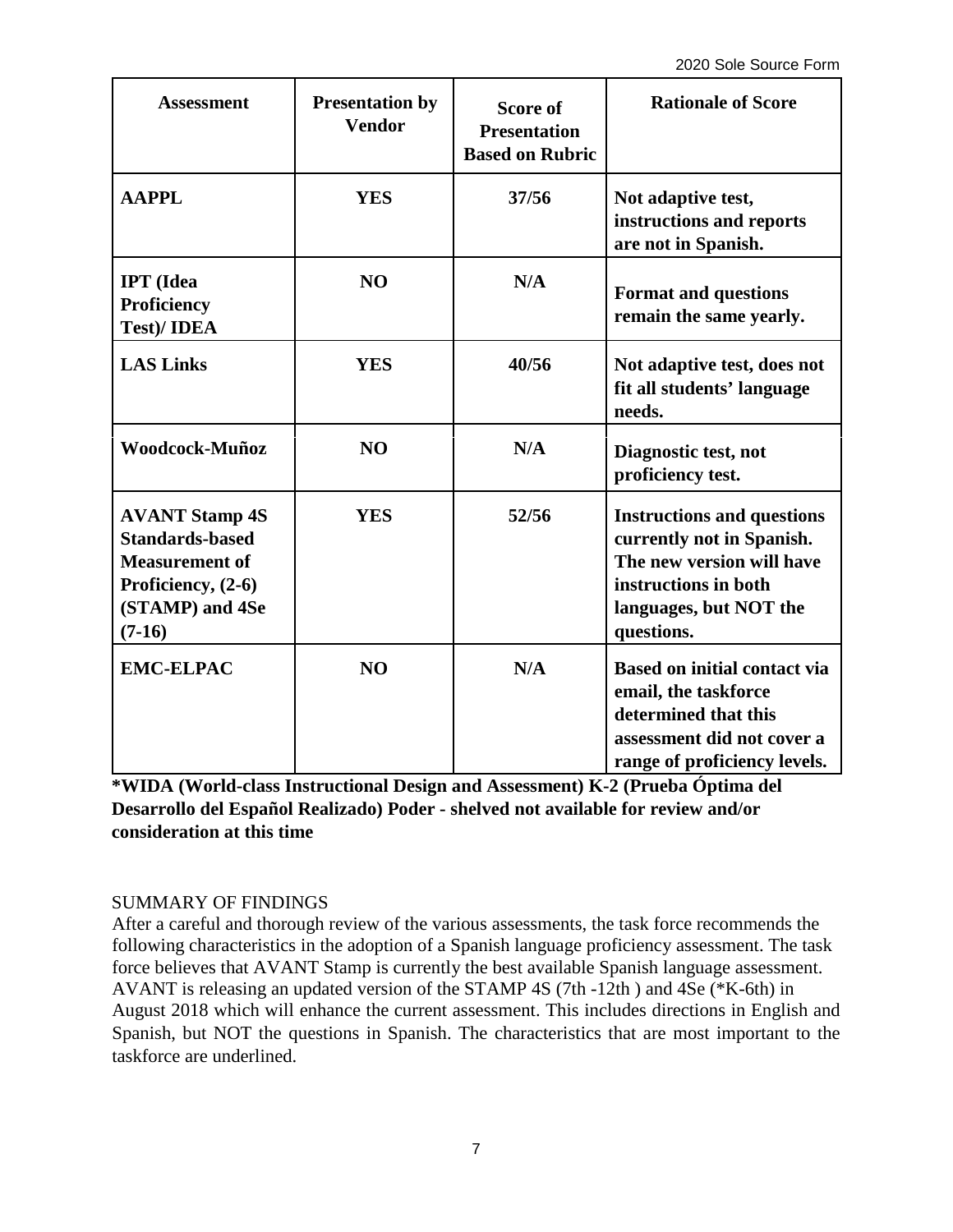- 1. AVANT Stamp accurately measures language proficiency based on ACTFL (American Council on the Teaching of Foreign Languages) standards. ACTFL standards are national standards for language proficiency that are used for K-16. AVANT also aligns with other national Spanish language proficiency scales. **(Appendix B).**
- 2. AVANT Stamp scores the test and delivers results electronically within 7 business days. This allows for the data to be utilized for driving instruction and making program decisions.
- 3. The time required to administer the four domains is about 2 hours in a group setting which is significantly less than current assessments.
- 4. AVANT Stamp reports clearly identifies student proficiency levels across the four domains, provides composite and scaled scores, which allows teachers to make informed decisions about instruction. These reports also include access to the students' individual responses which can be included in conversations with students and parents.
- 5. AVANT Stamp is an adaptive test, and the writing and the speaking tasks change annually. This is the only adaptive test we found in our search.
- 6. AVANT Stamp is an approved assessment for the State of New Mexico Diploma of Excellence Bilingual and Biliteracy Seal.
- 7. AVANT has partnered with the Center for Applied Linguistics.
- 8. **The taskforce strongly recommends that PED works with AVANT in the creation of a monolingual Spanish language proficiency assessment. The modifications being made to AVANT to translate instructions to Spanish, while important, still leave monolingual Spanish speakers and early English Language Learners at a disadvantage because test questions and response choices remain in English. AVANT has provide a sample of what this assessment would look like on pages 1317 of the Appendix G, page 84-88 of the pdf file.**
- 9. If PED accepts the recommendation to work with AVANT on the creation of a monolingual Spanish language proficiency assessment, the current taskforce members would like to participate in the review and field test of this assessment.
- 10. Future work as a result of this taskforce should include a more balanced representation of elementary and secondary teachers.

\*Vendor works with states that utilize Avant Stamp 4Se for 1st grade with the recommendation to use the speaking and listening components only. The taskforce believes these listening and speaking components could also be used to establish a baseline for kindergarten.

# RECOMMENDATIONS FOR IMPLEMENTATION OF SPANISH PROFICIENCY ASSESSMENT

The task force recommends that the following guidelines be adopted in order to accurately measure growth of student progress in BMEPs and effectively drive instruction, which will increase the value of the assessment for all stakeholders in BMEPs.

- A. Grades 2nd through 12th will administer all four domains of the AVANT Stamp 4Se/S.
- B. Kindergarten and 1st grade will only administer the Listening and Speaking portions for reporting. Districts will have the option to administer all 4 domains. Feedback from several kindergarten and first grade teachers was encouraging; however, more input from these stakeholders is recommended.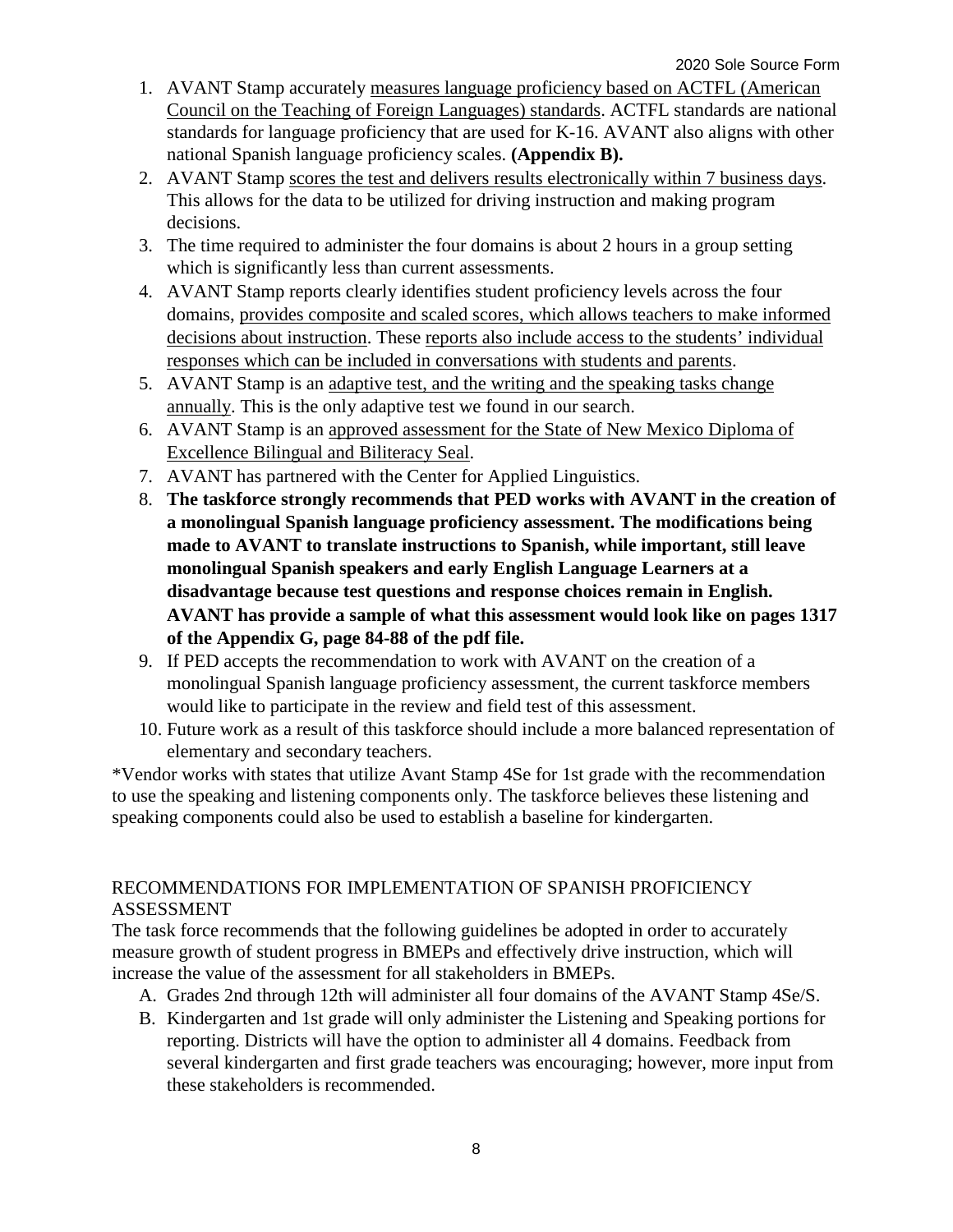- C. The PED should negotiate a state contract with AVANT to provide the best price for all districts in the state. AVANT stated that the price for the test will be the same across district.
- D. BMEPs should move the testing window to uniformly administer AVANT Stamp in the fall in order to effectively use proficiency data to drive instruction during the year. A spring testing window does not support the use of this test to drive instruction.
- E. New students entering a BMEP should be tested upon entrance to the program within 20 days of enrollment.
- F. The PED should create a way for BMEP students' language proficiency scores to be accessed statewide by districts in STARS in order to appropriately place students in program and drive instruction. This will be more cost and time effective.
- G. Recommend AVANT Stamp be placed under the Assessment Bureau in order to maintain equity and importance of the assessment. It should be added to the State Assessment Calendar.

## RECOMMENDATIONS FOR TRAINING

- A. PED should share the rationale for adoption of AVANT and its usefulness in measuring proficiency and driving instruction.
- B. AVANT has offered to provide training to BMEP staff, including assessment goals, test administration, and how to interpret the results. We recommend they offer face-to-face and virtual trainings.
- C. The taskforce recommends AVANT share other relevant resources (placement test, formative assessments, and writing tool) for use by BMEPs at their discretion.
- D. PED should create a link on their website which explains the rationale for the assessment and the same support items as for other state mandated assessments, including how to interpret data for teachers, parents, and students.
- E. PED should offer training on ACTFL standards and their correlation to the various standards used in BMEP curriculum such as WIDA, SLA, and CCSS.
- F. PED should move the September 30th Director's Report to October 15th in order to gather and analyze current year proficiency data and set program goals. The current window does not allow sufficient time for authentic program evaluation.
- G. Districts should be able to use AVANT Stamp in the 2018-2019 school year if they so choose, considering that the changes to the assessment made by AVANT might not be ready for fall implementation. Districts should develop their local transition plan. IT Departments should assess and prepare for online administration of AVANT.
- H. For the 2019-2020 school year, all districts should utilize the updated AVANT assessment if possible. For the 2020-2021 school year, all districts must utilize new assessment with the recommended guidelines.

### RECOMMENDATIONS BEYOND THE SCOPE OF TASKFORCE WORK

- A. Clarify differences between Bilingual and World Language classes and how these classes are utilized consistently within an effective BMEP.
- B. Recommend changing from End of Course (EOC) (currently used in some Enrichment models along with the BMEP tests), to only the adopted proficiency assessments.
- C. Recommend Taskforce to create formative assessments aligned with adopted language proficiency assessments to just for Spanish Language Arts in K-12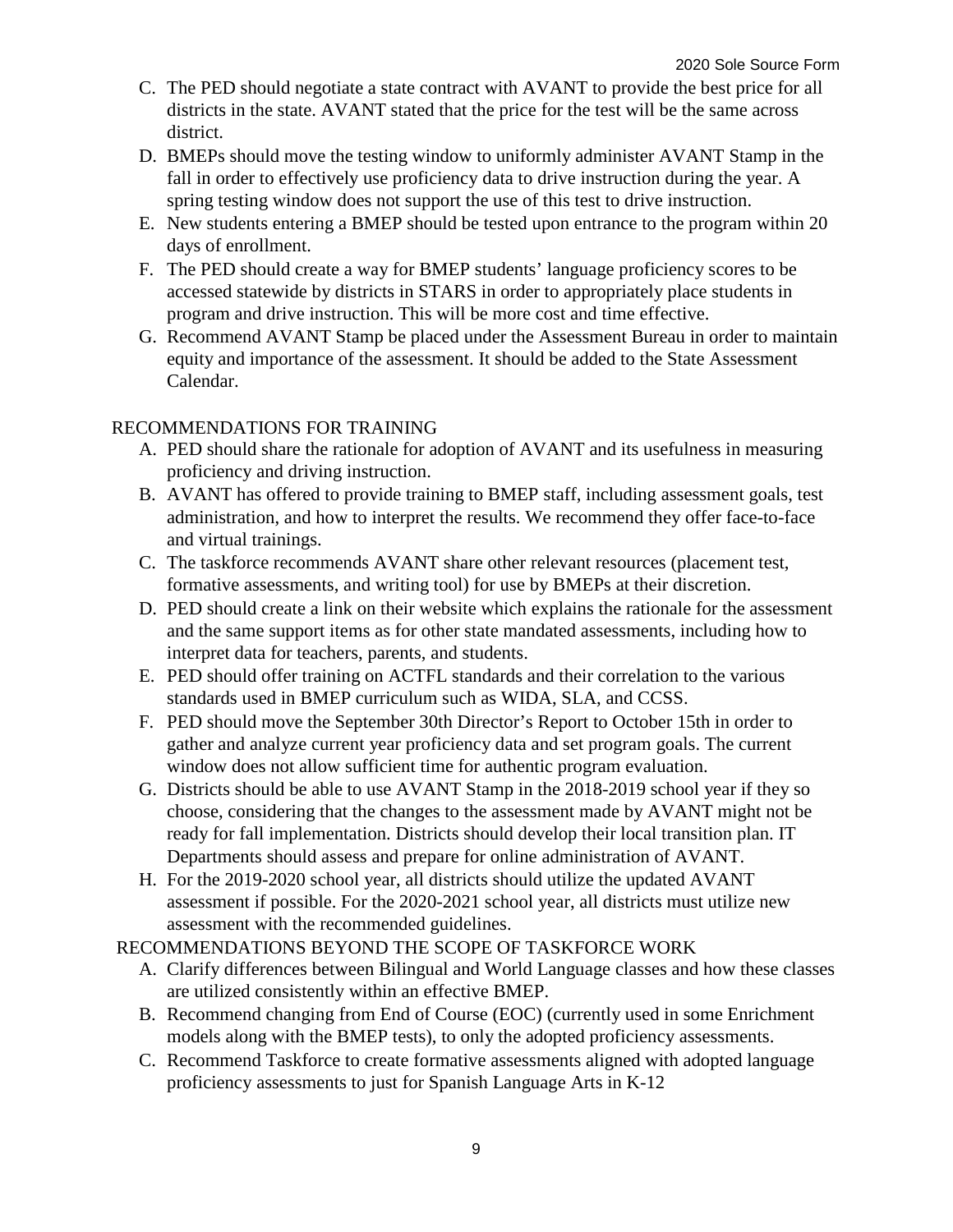- D. Training for all teachers working with students enrolled in BMEP programs to learn about ACTFL, SLD, Spanish Language Arts (SLA) standards.
- E. Language Acquisition training for all teachers regarding best practice teaching of languages (e.g., second, third language, etc.).
- F. Create statewide database to track and monitor student language proficiency and program placement.

### **APPENDICES**

Appendix A Spanish Language Assessment Survey Questions

Appendix B Spanish Language Assessment Survey Results Appendix C Rubric to Evaluate Language Assessment based on Vendor Presentation

Appendix D Completed Rubric to Evaluate Language Assessment based on Vendor Presentation

Appendix E Preliminary Questions for Companies

Appendix F Preliminary Answers from Testing Companies

- a. AAPPL
- b. AVANT Stamp 4S and 4Se
- c. EMC
- d. LAS Link

Appendix G Avant Assessment PowerPoint for New Mexico Bilingual & Multicultural Education Taskforce June 5, 2018